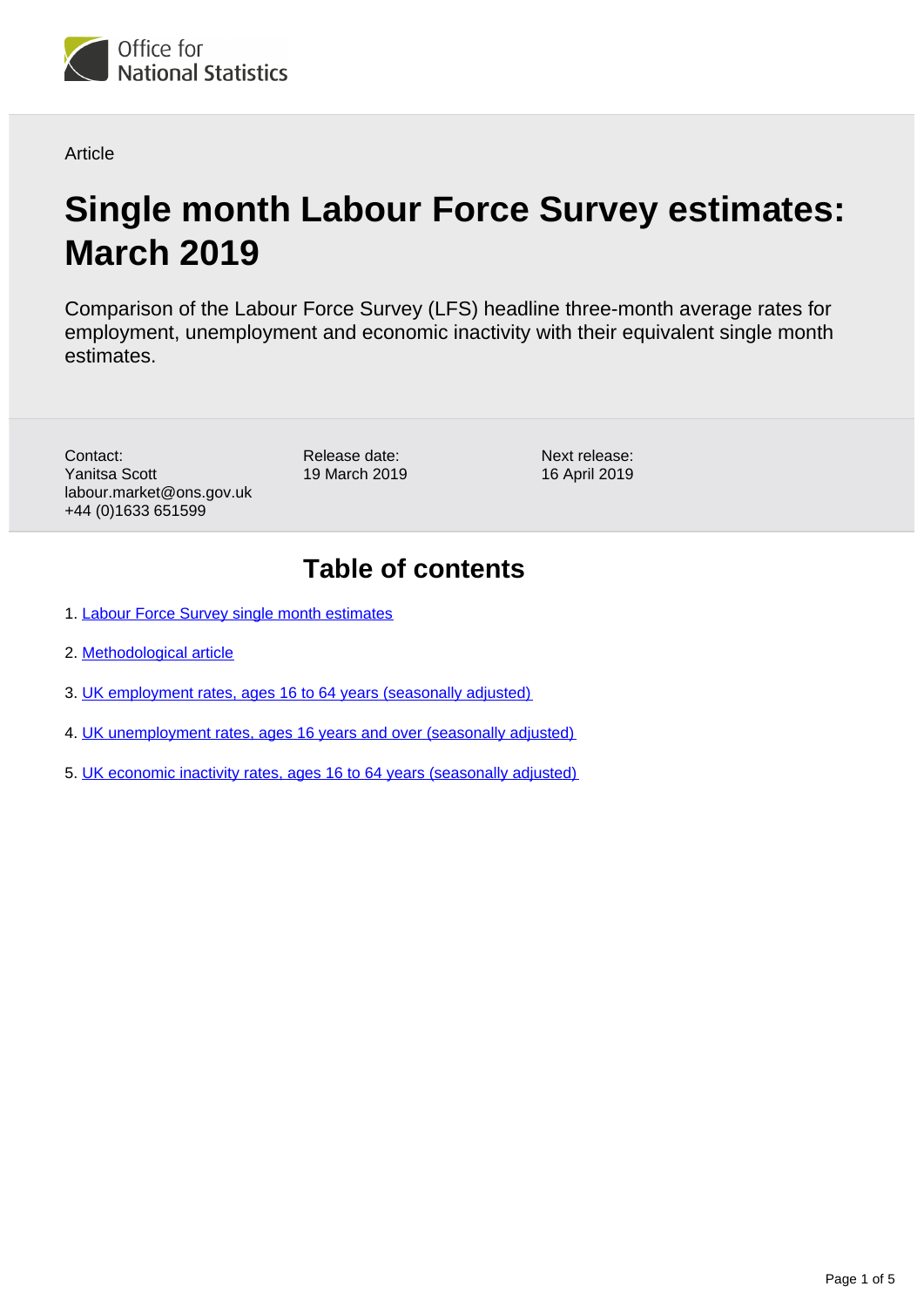## <span id="page-1-0"></span>**1 . Labour Force Survey single month estimates**

This article contains charts that compare the Labour Force Survey (LFS) headline three-month average rates for employment, unemployment and economic inactivity with their equivalent single month estimates. The single month estimates are derived from the same data source as the headline three-month figures but are not designated as National Statistics and their use is restricted to helping to understand the movements in the headline three-month averages.

Main points to note are as follows:

- the LFS single month estimates provide additional information about the latest quarterly movements in the headline three-monthly aggregates of employment, unemployment and economic inactivity
- the production and evaluation of the estimates is an important part of our quality assurance of the threemonthly averages published in the Labour market overview
- single month estimates are based upon one-third of the sample of the three-monthly series approximately 15,000 households – consequently, sampling variability of the changes in the single month estimates is higher in relative terms than those of the headline aggregates and so any interpretation of them can only be in fairly broad terms
- the LFS sample is designed so that the data collected for any three consecutive monthly reference periods (or rolling quarters) are representative of the UK population, however, the data for any given single month are unlikely to be representative of the UK – these sampling effects can cause movements in the single month that are a consequence of the survey nature of the LFS and are not a true reflection of change in the wider economy
- the movement in the latest single month figures is, in theory, a better indication of the latest change in the labour market than the difference between the latest two overlapping three-month periods, but it must still be treated with caution
- the sample design of the LFS often produces clear patterns in the single month series, which can aid interpretation of the LFS aggregates – the estimates help users determine the extent to which the movements in the headline aggregates are true reflections of changes in the UK labour market and the extent to which they reflect the survey nature of the LFS, in particular sampling variability
- for example, 80% of the households surveyed in one particular month will also have been surveyed three months ago; this means the comparison between the latest month and three months ago usually provides a better indicator of the latest underlying change than the comparison with the previous month, for which there is no sample overlap
- the single month estimates are regarded as an "official statistic" and are not considered National Statistics in their own right because they do not have sufficient methodological robustness
- improvements to the methodology for producing the single month estimates have been identified and work is ongoing to implement them in the future; recommendations for this future work are set out in the report of the [National Statistics Quality Review of the Labour Force Survey](http://www.ons.gov.uk/ons/guide-method/method-quality/quality/quality-reviews/list-of-current-national-statistics-quality-reviews/nsqr-series--2--report-no--1/index.html), published in February 2014

For the three-month averages, the dates shown on the charts relate to the last month of the three (for example, April to June is indicated by June).

### <span id="page-1-1"></span>**2 . Methodological article**

A methodological article explaining the [background to the Labour Force Survey \(LFS\) single month estimates and](http://webarchive.nationalarchives.gov.uk/20160105160709/http:/ons.gov.uk/ons/rel/lmac/labour-force-survey-single-month-estimates/labour-force-survey-single-month-estimates/index.html)  [describing how they are calculated](http://webarchive.nationalarchives.gov.uk/20160105160709/http:/ons.gov.uk/ons/rel/lmac/labour-force-survey-single-month-estimates/labour-force-survey-single-month-estimates/index.html) is available.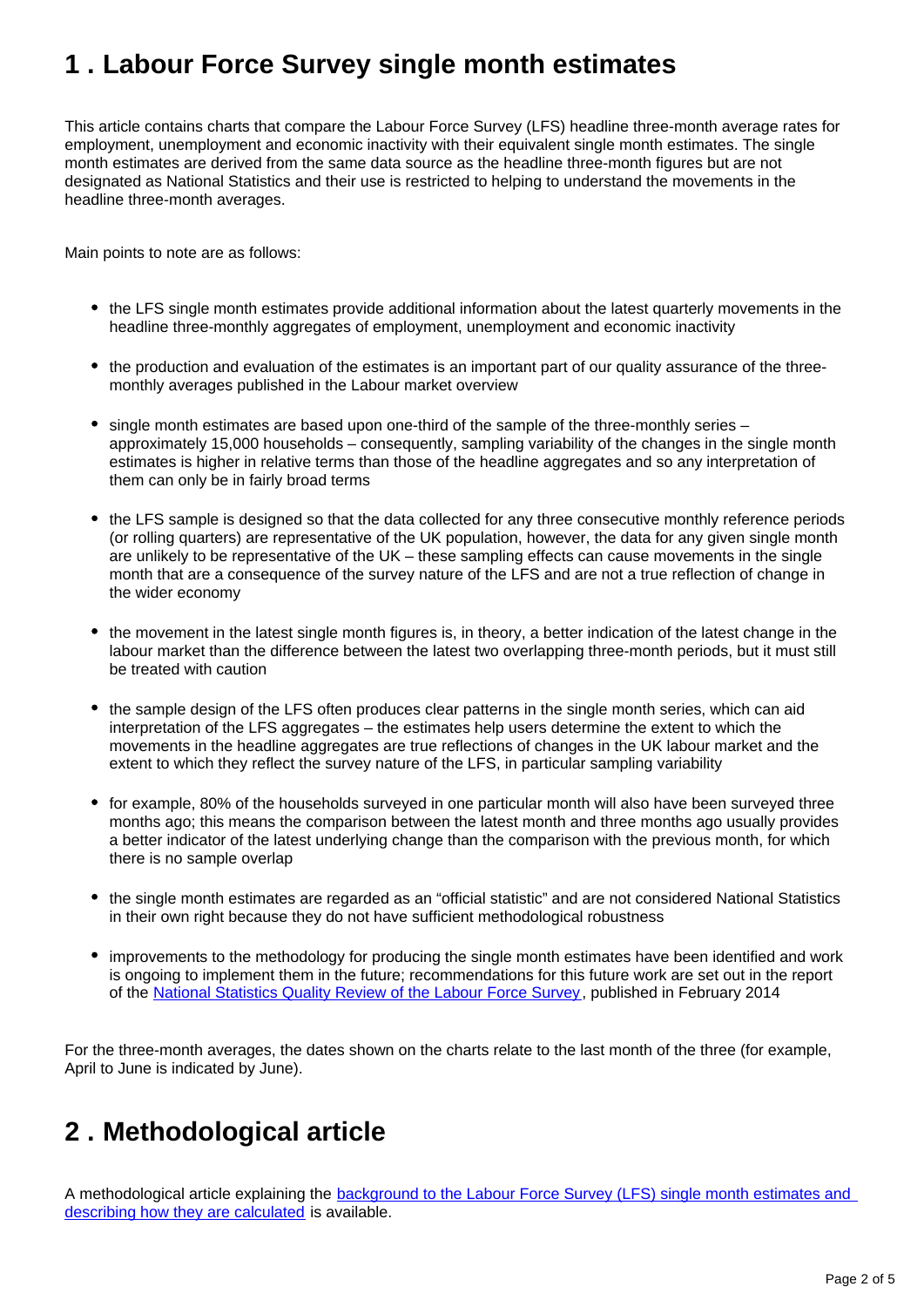## <span id="page-2-0"></span>**3 . UK employment rates, ages 16 to 64 years (seasonally adjusted)**

The single month estimate for January 2019 shows an increase of 0.7 percentage points on the previous month.

#### **Figure 1: Single month employment rate up on previous month**

**UK employment rates, ages 16 to 64 years (seasonally adjusted), January 2016 to January 2019**

#### Figure 1: Single month employment rate up on previous month

UK employment rates, ages 16 to 64 years (seasonally adjusted), January 2016 to January 2019



**Source: Office for National Statistics – Labour Force Survey**

## <span id="page-2-1"></span>**4 . UK unemployment rates, ages 16 years and over (seasonally adjusted)**

The single month estimate for January 2019 shows a decrease of 0.2 percentage points on the previous month.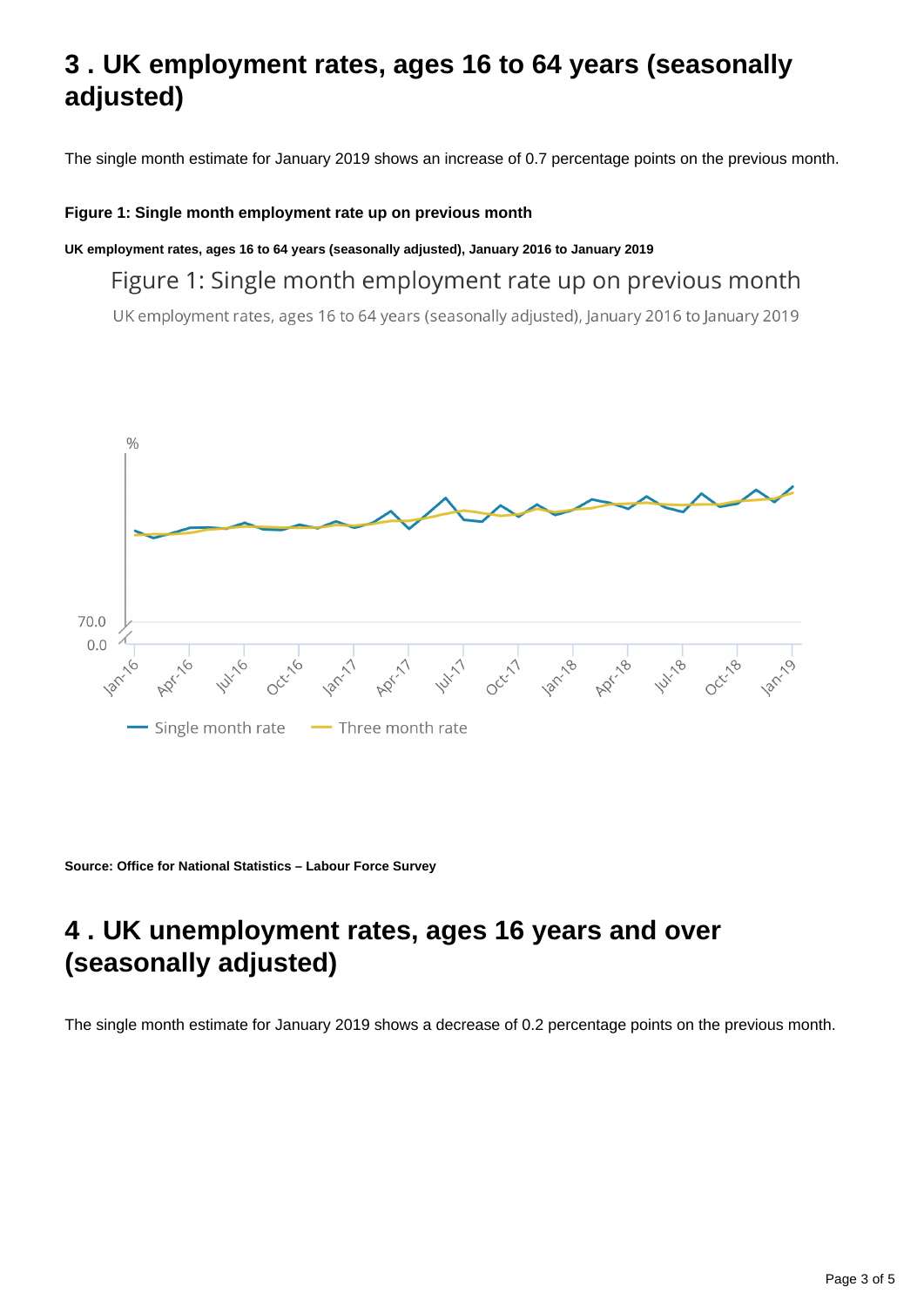#### **Figure 2: Single month unemployment rate down on previous month**

#### **UK unemployment rates, ages 16 years and over (seasonally adjusted), January 2016 to January 2019**

#### Figure 2: Single month unemployment rate down on previous month

UK unemployment rates, ages 16 years and over (seasonally adjusted), January 2016 to January 2019



**Source: Office for National Statistics – Labour Force Survey**

### <span id="page-3-0"></span>**5 . UK economic inactivity rates, ages 16 to 64 years (seasonally adjusted)**

The single month estimate for January 2019 shows a decrease of 0.5 percentage points on the previous month.